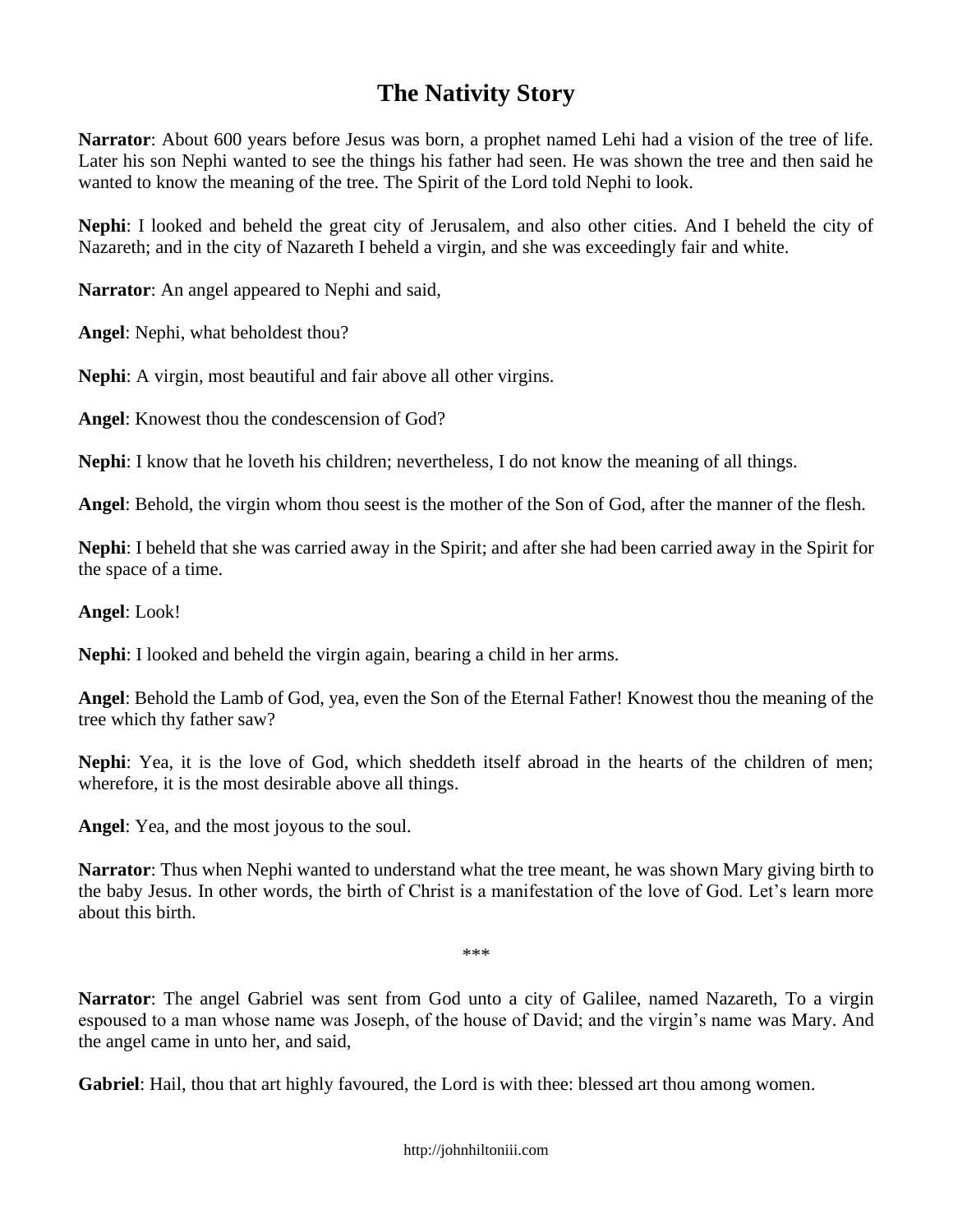**Narrator**: And when she saw him, she was troubled at his saying, and cast in her mind what manner of salutation this should be.

**Gabriel**: Fear not, Mary: for thou hast found favour with God. And, behold, thou shalt conceive in thy womb, and bring forth a son, and shalt call his name JESUS. He shall be great, and shall be called the Son of the Highest: and the Lord God shall give unto him the throne of his father David: And he shall reign over the house of Jacob for ever; and of his kingdom there shall be no end.

**Mary**: How shall this be, seeing I know not a man?

**Gabriel**: The Holy Ghost shall come upon thee, and the power of the Highest shall overshadow thee: therefore also that holy thing which shall be born of thee shall be called the Son of God. And, behold, thy cousin Elisabeth, she hath also conceived a son in her old age: and this is the sixth month with her, who was called barren. For with God nothing shall be impossible.

**Mary**: Behold the handmaid of the Lord; be it unto me according to thy word.

**Narrator**: Mary was espoused to Joseph, but before they came together, she was found with child of the Holy Ghost. Then Joseph her husband, being a just man, and not willing to make her a publick example, was minded to put her away privily. But while he thought on these things, behold, the angel of the Lord appeared unto him in a dream, saying,

**Angel**: Joseph, thou son of David, fear not to take unto thee Mary thy wife: for that which is conceived in her is of the Holy Ghost. And she shall bring forth a son, and thou shalt call his name JESUS: for he shall save his people from their sins.

**Narrator**: Now all this was done, that it might be fulfilled which was spoken of the Lord by the prophet, saying, Behold, a virgin shall be with child, and shall bring forth a son, and they shall call his name Emmanuel, which being interpreted is, God with us. Then Joseph being raised from sleep did as the angel of the Lord had bidden him, and took unto him his wife. And it came to pass in those days, that there went out a decree from Cæsar Augustus, that all the world should be taxed. And all went to be taxed, every one into his own city. And Joseph also went up from Galilee, out of the city of Nazareth, into Judæa, unto the city of David, which is called Bethlehem; (because he was of the house and lineage of David:)

{All sing, "Oh Little Town of Bethlehem"}

**Narrator**: To be taxed with Mary his espoused wife, being great with child. And so it was, that, while they were there, the days were accomplished that she should be delivered. And she brought forth her firstborn son, and wrapped him in swaddling clothes, and laid him in a manger; because there was no room for them in the inn.

{All sing, "Away in a Manger"}

**Narrator**: And there were in the same country shepherds abiding in the field, keeping watch over their flock by night. And, lo, the angel of the Lord came upon them, and the glory of the Lord shone round about them: and they were sore afraid.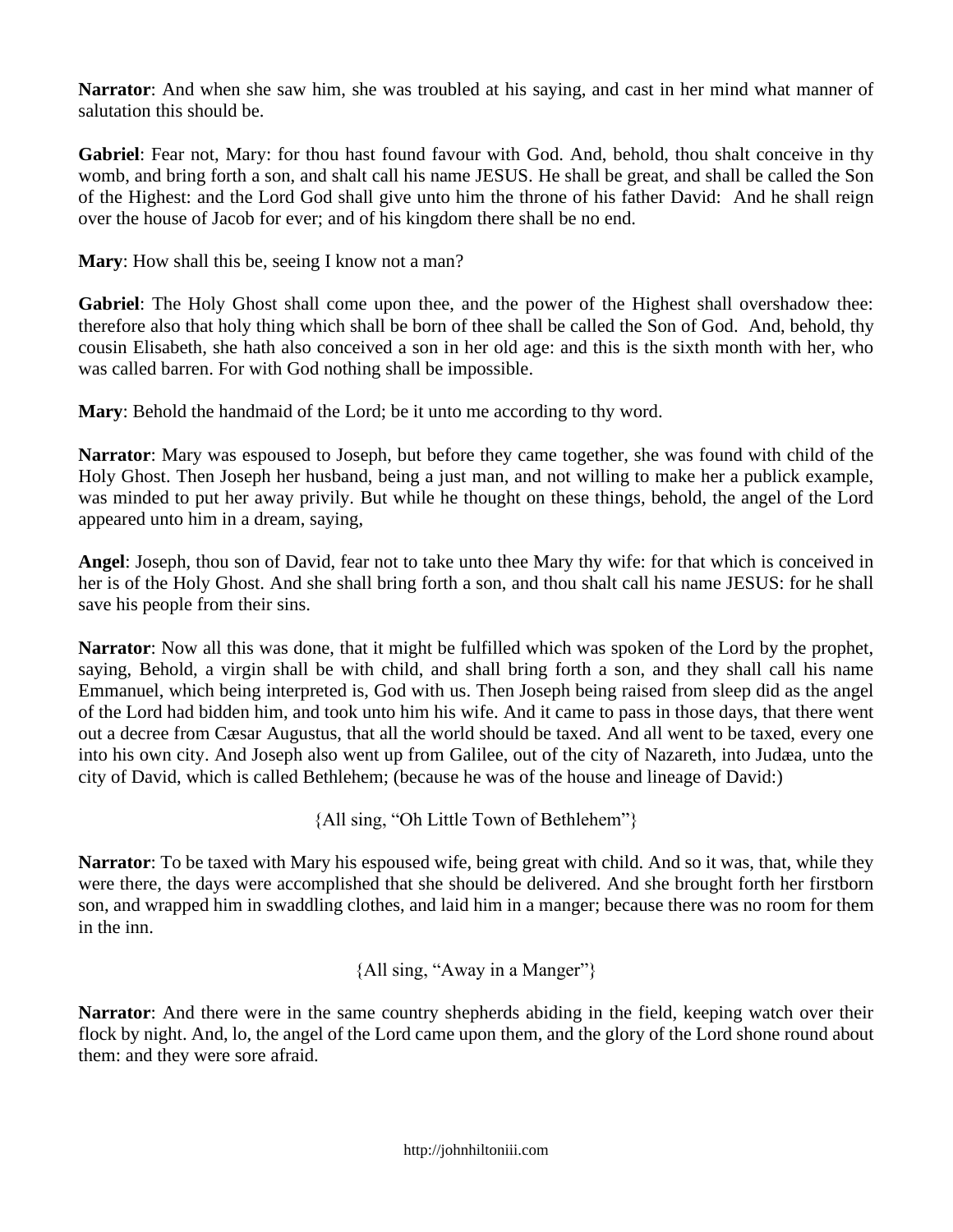**Angel**: Fear not: for, behold, I bring you good tidings of great joy, which shall be to all people. For unto you is born this day in the city of David a Saviour, which is Christ the Lord. And this shall be a sign unto you; Ye shall find the babe wrapped in swaddling clothes, lying in a manger.

**Narrator**: And suddenly there was with the angel a multitude of the heavenly host praising God, and saying,

**Angel and heavenly hosts**: Glory to God in the highest, and on earth peace, good will toward men.

{All sing, "Hark! The Herald Angels Sing"}

**Narrator**: As the angels were gone away from them into heaven, the shepherds said one to another,

**Shepherds**: Let us now go even unto Bethlehem, and see this thing which is come to pass, which the Lord hath made known unto us.

**Narrator**: And they came with haste, and found Mary, and Joseph, and the babe lying in a manger. And when they had seen it, they made known abroad the saying which was told them concerning this child. And all they that heard it wondered at those things which were told them by the shepherds. But Mary kept all these things, and pondered them in her heart.

{All sing, "Silent Night"}

**Narrator**: And the shepherds returned, glorifying and praising God for all the things that they had heard and seen, as it was told unto them. Now when Jesus was born in Bethlehem of Judæa in the days of Herod the king, behold, there came wise men from the east to Jerusalem, Saying,

**Wise men**: Where is he that is born King of the Jews? for we have seen his star in the east, and are come to worship him.

**Narrator**: When Herod the king had heard these things, he was troubled, and all Jerusalem with him. And when he had gathered all the chief priests and scribes of the people together, he demanded of them

**Herod the Great**: Where will Christ be born?

**Chief priests**: In Bethlehem of Judæa: for thus it is written by the prophet, And thou Bethlehem, in the land of Juda, art not the least among the princes of Juda: for out of thee shall come a Governor, that shall rule my people Israel.

**Narrator**: Then Herod, when he had privily called the wise men, inquired of them diligently what time the star appeared. And he sent them to Bethlehem, and said,

**Herod the Great**: Go and search diligently for the young child; and when ye have found him, bring me word again, that I may come and worship him also.

**Narrator**: When they had heard the king, they departed; and, lo, the star, which they saw in the east, went before them, till it came and stood over where the young child was. When they saw the star, they rejoiced with exceeding great joy. And when they were come into the house, they saw the young child with Mary his mother, and fell down, and worshipped him: and when they had opened their treasures, they presented unto him gifts; gold, and frankincense, and myrrh. And being warned of God in a dream that they should